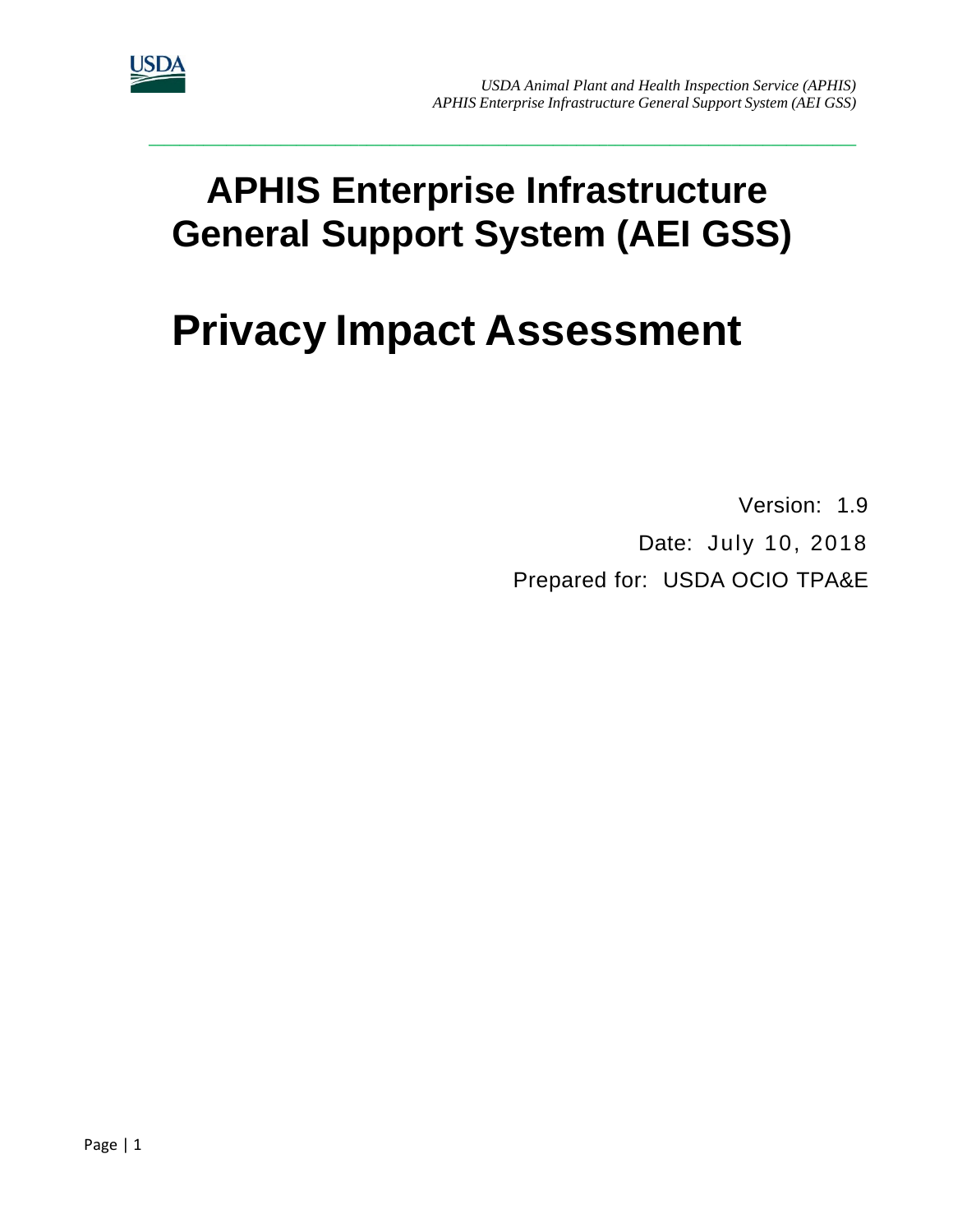

# **Abstract**

This Privacy Impact Assessment (PIA) is for the USDA, Animal and Plant Health Inspection Service Enterprise Infrastructure General Support System (AEI GSS). The AEI GSS provides the connectivity platform for APHIS which is charged with protecting U.S. agriculture, regulating genetically engineered organisms, administering the Animal Welfare Act and carrying out wildlife damage management activities. This PIA was conducted because the AEI GSS has the potential to store personally identifiable information within the file servers.

**\_\_\_\_\_\_\_\_\_\_\_\_\_\_\_\_\_\_\_\_\_\_\_\_\_\_\_\_\_\_\_\_\_\_\_\_\_\_\_\_\_\_\_\_\_\_\_\_\_\_\_\_\_\_\_\_\_\_\_\_\_\_\_\_\_\_\_\_\_\_\_\_\_\_\_\_\_\_\_\_\_\_\_\_\_\_\_\_\_\_\_**

# **Overview**

APHIS is charged with protecting U.S. agriculture, regulating genetically engineered organisms, administering the Animal Welfare Act and carrying out wildlife damage management activities. These efforts support the overall mission to protect and promote food, agriculture and natural resources. The purpose of the AEI GSS to provide complete IT support services to employees and contractors working to fulfill the mission of inspecting and protecting animal and plant materials within the United States.

In all computing facilities, the AEI GSS utilizes the USDA NET for Wide Area Network (WAN) connection to the rest of USDA. The GSS is comprised of major components providing a multitude of services to APHIS employees; including Blackberry, wireless, VoIP, trouble ticket system, border protection devices and other critical centralized services. In order to provide the technical backbone to host these major components the AEI GSS utilizes multiple components, both hardware and software, located at its 3 hosting facilities. These major components include products from CISCO, Microsoft, HP, Dell, Oracle, IBM and many others. The AEI GSS includes all firewalls, routers, switches, storage devices, and servers (this includes file and print servers). This includes the desktops and laptops that attach to the LANS within each computing center. For a complete list of components in the GSS, please see the narratives in the SSP.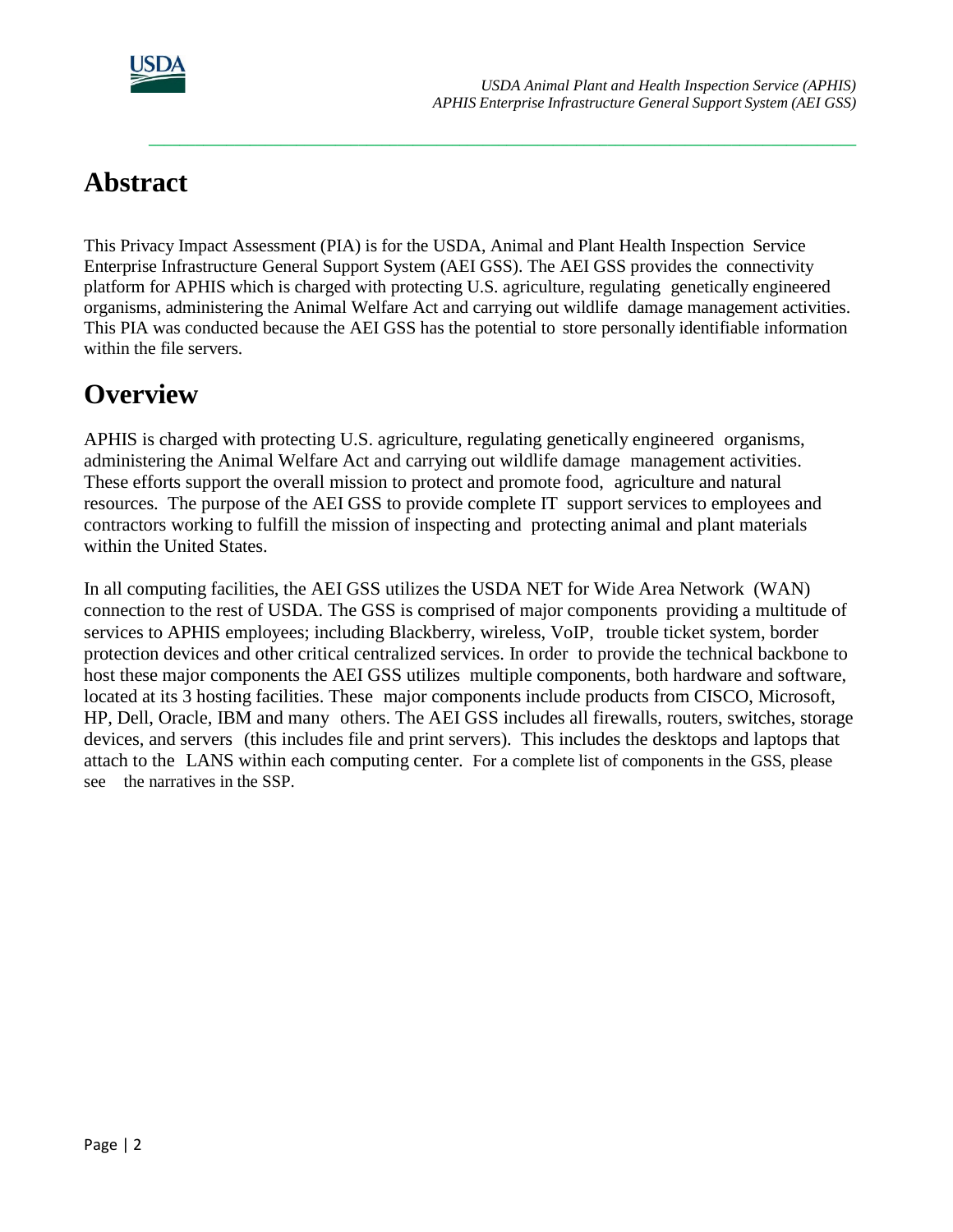

# **Section 1.0 Characterization of the Information**

The following questions are intended to define the scope of the information requested and/or collected as well as reasons for its collection as part of the program, system, rule, or technology being developed.

### **1.1 What information is collected, used, disseminated, or maintained in the system?**

The AEI potentially stores data used and processed by a number of desktop applications based on user preference and saved on the file/printer servers. The boundary of the data stored is the responsibility of the application/investment including the SORNs and privacy impacts. The AEI maintains the data and is responsible for the security of the stored data.

#### **1.2 What are the sources of the information in the system?**

The source of the information on AEI file servers containing data that users have extracted from other major applications for which a PTA/PIA has been written. In addition, the AEI stored information is for the USDA APHIS employees/contractors for support of the mission of the agency.

### **1.3 Why is the information being collected, used, disseminated, or maintained?**

For the mission work of APHIS to include internal and external sources. Contractor numbers, employee name, home telephone numbers. May also include the potential for users to store documents on file servers with data that they extract from other applications.

#### **1.4 How is the information collected?**

The information is obtained through the course of fulfilling the mission of the agency.

#### **1.5 How will the information be checked for accuracy?**

The data is checked for accuracy by the APHIS employees collecting the information. The AEI GSS maintains information through the file servers and applications maintained on the system. Each application system owner is responsible for documenting the data about their system within their own boundary documents. The AEI GSS maintains the security of the file and application servers. The AEI does not collect information instead it maintains the information needed to support the mission of the agency.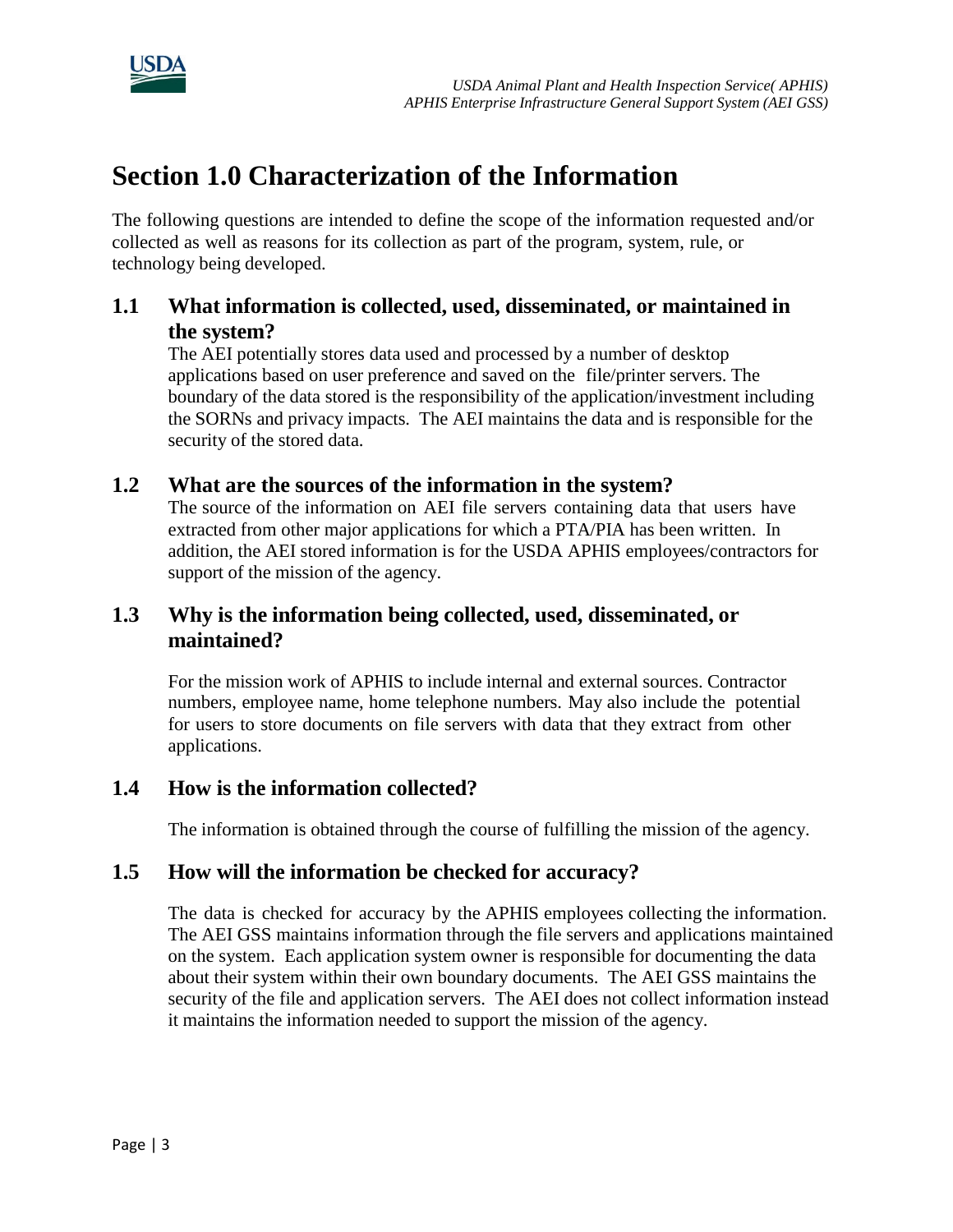

### **1.6 What specific legal authorities, arrangements, and/or agreements defined the collection of information?**

The legal authorities defined in the collection of information include but not limited to:

Animal Welfare Act; Plant Protection Act; Animal Protection Act; and Virus Serum Toxin Act.

## **1.7 Privacy Impact Analysis: Given the amount and type of data collected, discuss the privacy risks identified and how they were mitigated.**

It has been found that some privacy data has been saved on the infrastructure unprotected. The agency has since implemented encryption and currently has a scanning tool in place to quarantine unprotected data.

There is a possible risk that data could be out of date and stored on the infrastructure beyond the data retention at this time the network is being scanned and the Records Management Liaison will work to ensure that the data is still current and needed.

# **Section 2.0 Uses of the Information**

The following questions are intended to delineate clearly the use of information and the accuracy of the data being used.

#### 1. **Describe all the uses of information.**

The information is used to carry out the mission of the agency.

#### **2.2 What types of tools are used to analyze data and what type of data may be produced?**

Not Applicable

### **2.3 If the system uses commercial or publicly available data please explain why and how it is used.**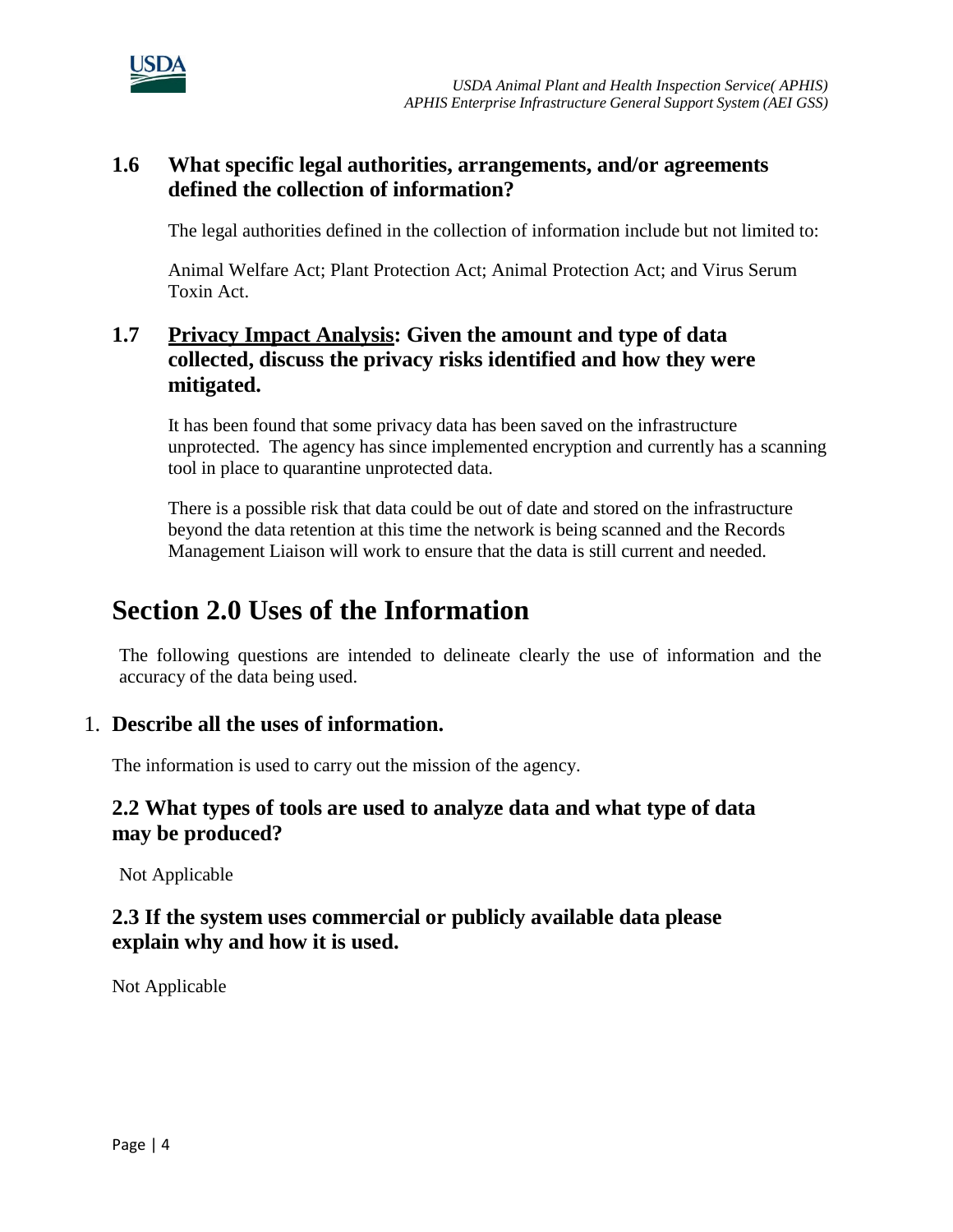

## **2.4 Privacy Impact Analysis: Describe any types of controls that may be in place to ensure that information is handled in accordance with the above described uses.**

The AEI does not collect however; it is the platform used to save data. The infrastructure has implemented technical controls to secure the data stored locally for the support of the mission of APHIS.

# **Section 3.0 Retention**

The following questions are intended to outline how long information will be retained after the initial collection.

# **3.1 How long is information retained?**

Items are retained per the General Records Schedule 24: Information Technology Operations and Management Records, records are destroyed based on the subject matter. The data is retained as per specified for system backup and tape libraries. Data is backed up as a monthly full backup, with daily incremental backups, and then superseded by the next full backup. Data is retained for 3 years.

**<http://www.archives.gov/records-mgmt/grs/grs24.html>**

# **3.2 Has the retention period been approved by the component records officer and the National Archives and Records Administration (NARA)?**

Each of the program offices that collect data will schedule the records as required.

# **3.3 Privacy Impact Analysis: Please discuss the risks associated with the length of time data is retained and how those risks are mitigated.**

There have been no risk identified.

# **Section 4.0 Internal Sharing and Disclosure**

The following questions are intended to define the scope of sharing within the United States Department of Agriculture.

### **4.1 With which internal organization(s) is the information shared, what information is shared and for what purpose?**

This is based on the programs use of the data and this would be documented in the appropriate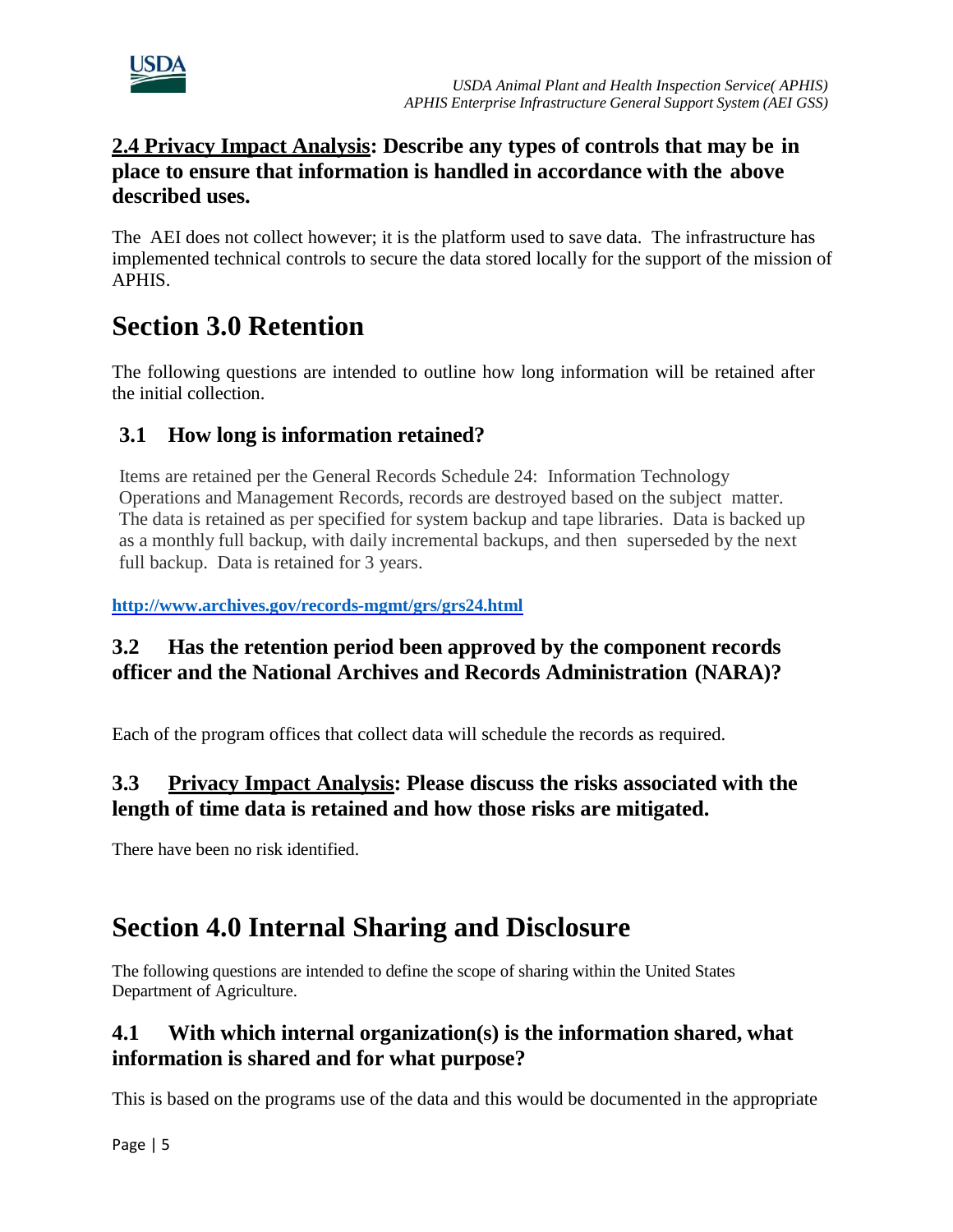

PIA and/SORN.

## **4.2 How is the information transmitted or disclosed?**

This is based on the programs use of the data and this would be documented in the appropriate PIA and/or SORN.

### **4.3 Privacy Impact Analysis: Considering the extent of internal information sharing, discuss the privacy risks associated with the sharing and how they were mitigated.**

Not applicable

# **Section 5.0 External Sharing and Disclosure**

The following questions are intended to define the content, scope, and authority for information sharing external to USDA which includes Federal, state and local government, and the private sector.

### **5.1 With which external organization(s) is the information shared, what information is shared, and for what purpose?**

This is based on the programs use of the data and this would be documented in the appropriate PIA and/or SORN.

#### **5.2 Is the sharing of personally identifiable information outside the Department compatible with the original collection? If so, is it covered by an appropriate routine use in a SORN? If so, please describe. If not, please describe under what legal mechanism the**

**program or system is allowed to share the personally identifiable information outside of USDA.**

Not applicable. Each program will create and publish a SORN for the data they are responsible for.

### **5.3 How is the information shared outside the Department and what security measures safeguard its transmission?**

This is based on the programs use of the data and this would be documented in the appropriate PIA and/or SORN.

### **5.4 Privacy Impact Analysis: Given the external sharing, explain the privacy risks identified and describe how they were mitigated.**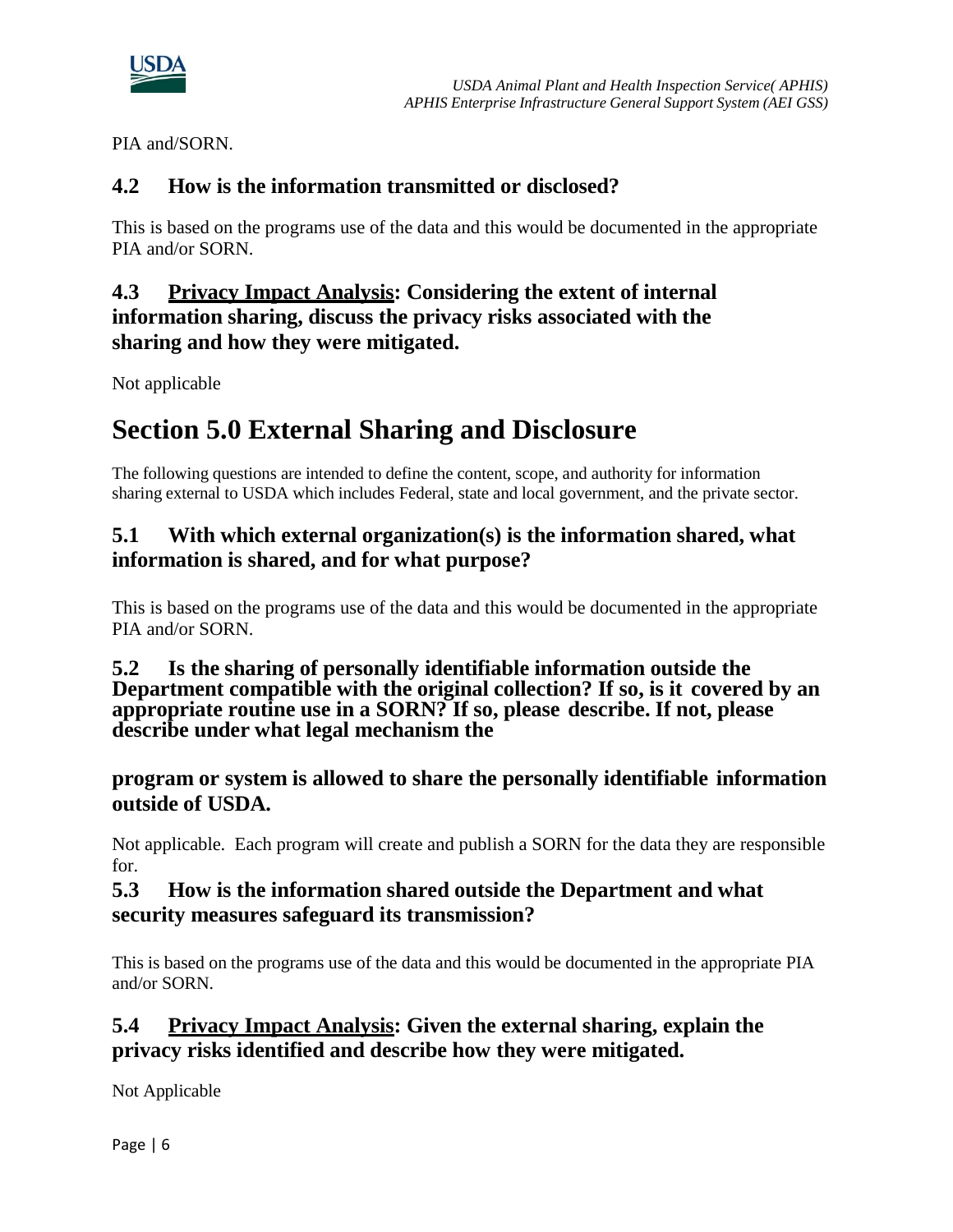

# **Section 6.0 Notice**

The following questions are directed at notice to the individual of the scope of information collected, the right to consent to uses of said information, and the right to decline to provide information.

### **6.1 Was notice provided to the individual prior to collection of information?**

No PII is collect by the AEI. The infrastructure stores the information collected by the programs. Notice is the responsibility of the programs.

### **6.2 Do individuals have the opportunity and/or right to decline to provide information?**

 $N/A$ 

## **6.3 Do individuals have the right to consent to particular uses of the information? If so, how does the individual exercise the right?**

Not Applicable

### **6.4 Privacy Impact Analysis: Describe how notice is provided to individuals, and how the risks associated with individuals being unaware of the collection are mitigated.**

There is no risk identified with individuals not being unaware of the collection of data.

# **Section 7.0 Access, Redress and Correction**

The following questions are directed at an individual's ability to ensure the accuracy of the information collected about them.

### **7.1 What are the procedures that allow individuals to gain access to their information?**

The procedures to allow individuals to gain access to their information is documented in the appropriate PIA and or SORN. That is the responsibility of the programs.

### **7.2 What are the procedures for correcting inaccurate or erroneous information?**

Procedures are established within the programs.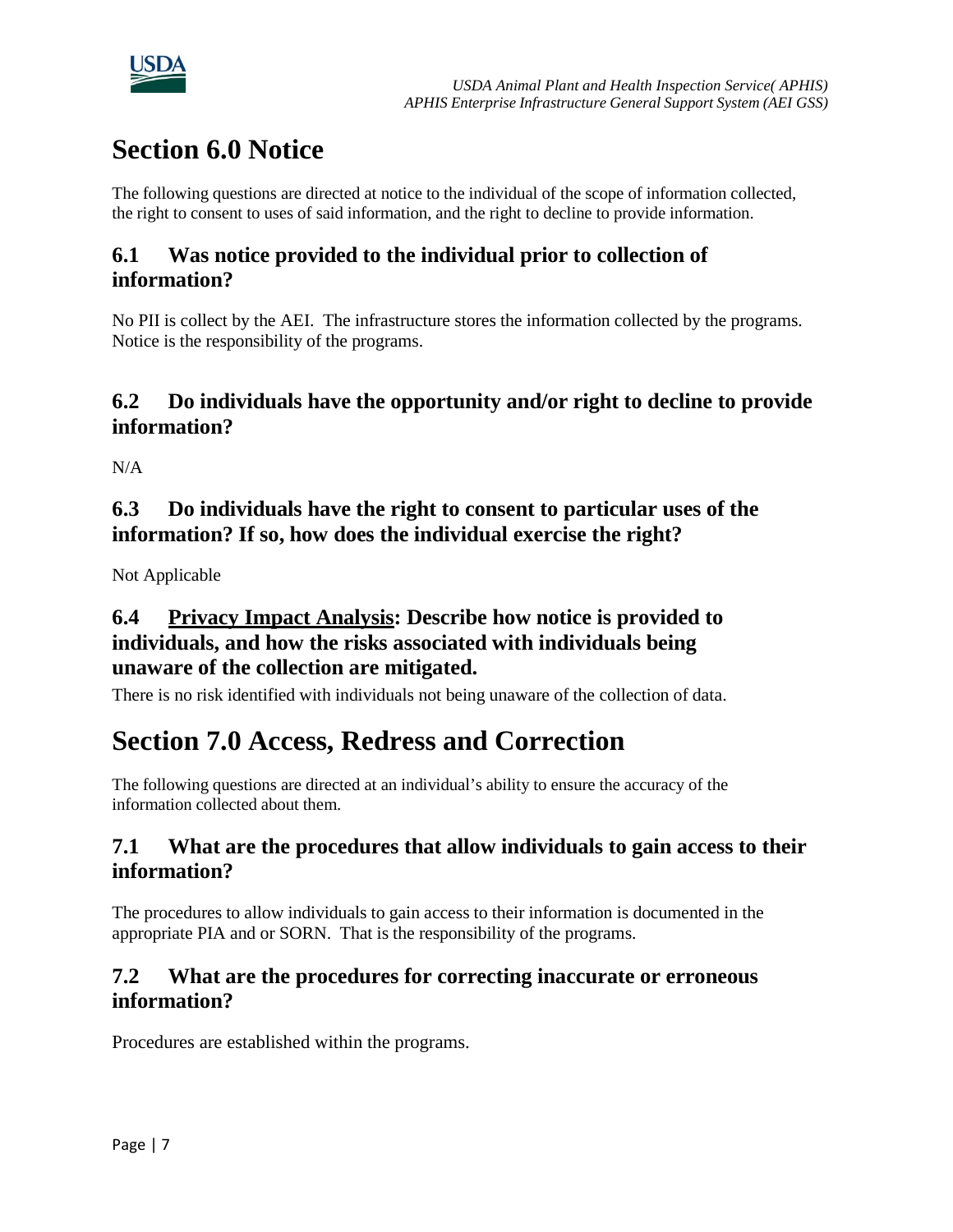

### **7.3 How are individuals notified of the procedures for correcting their information?**

The information is provided in the appropriate PIA and/or SORN. This is the responsibility of the programs.

### **7.4 If no formal redress is provided, what alternatives are available to the individual?**

Not Applicable

# **7.5 Privacy Impact Analysis: Please discuss the privacy risks associated with the redress available to individuals and how those risks are mitigated.**

There are no identified risks associated with the redress.

# **Section 8.0 Technical Access and Security**

The following questions are intended to describe technical safeguards and security measures.

#### **8.1 What procedures are in place to determine which users may access the system and are they documented?**

APHIS implements a Rules of Behavior (ROB) for which all AEI GSS users must consent prior to being granted system credentials for access. The AEI GSS inherits the USDA implementation of User Security Awareness training which is provided annually by the Department. APHIS has created access control lists (ACLs) on network shares that determine who within APHIS can access a specific share. Authorization for access to these secured shares must be obtained before a user is granted access.

### **8.2 Will Department contractors have access to the system?**

Yes

### **8.3 Describe what privacy training is provided to users either generally or specifically relevant to the program or system?**

The Department's IT Security Awareness Training Program is provided on an annual base and is mandatory for all APHIS employees. All users are required to sign a ROB that addresses privacy related responsibilities.

# **8.4 Has Certification & Accreditation been completed for the system or systems supporting the program?**

Yes, the AEI GSS currently operates under an ATO granted August 11, 2015. In addition, AEI GSS is currently undergoing continuous monitoring, with the next security authorization due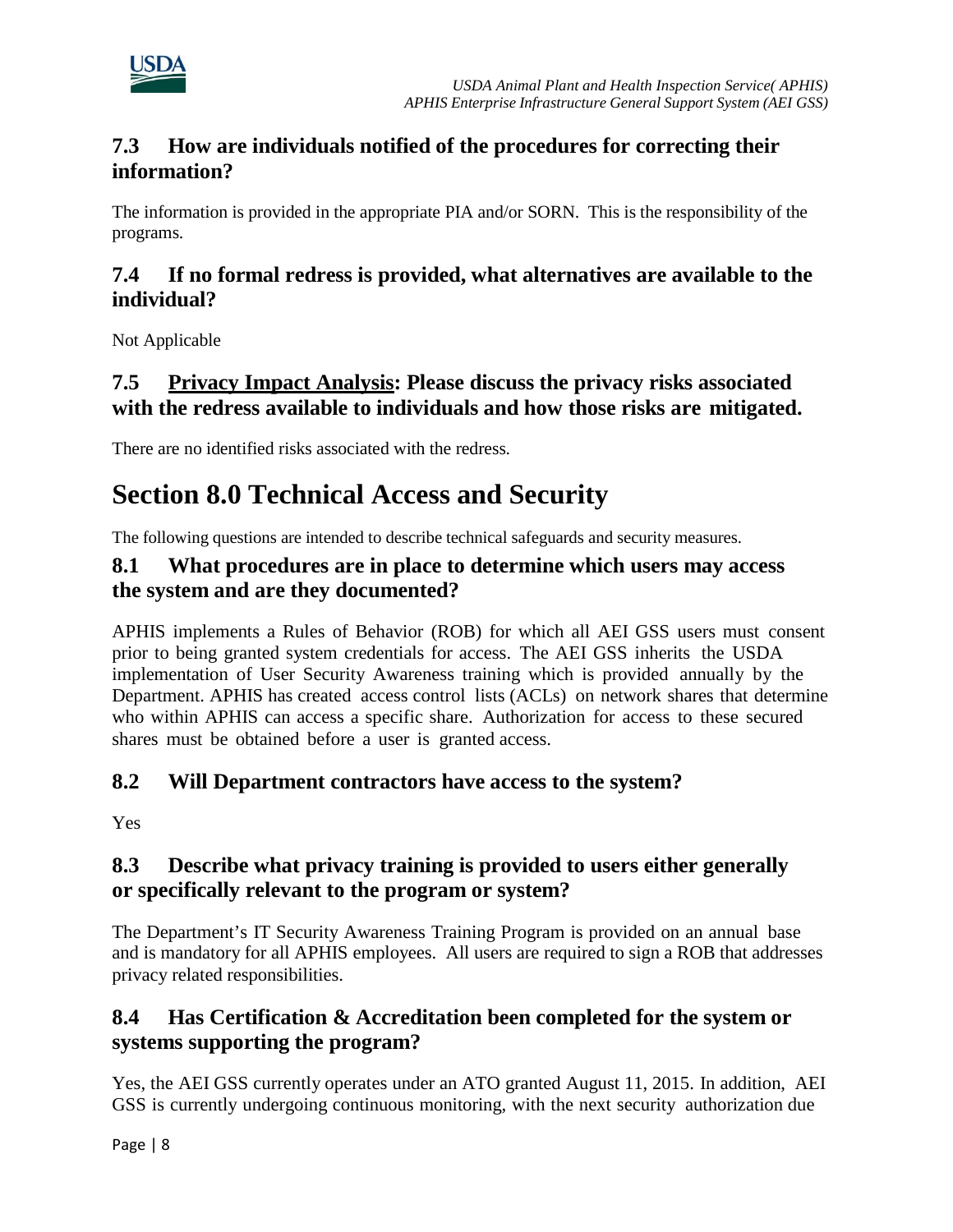

in August 11, 2018.

## **8.5 What auditing measures and technical safeguards are in place to prevent misuse of data?**

All users are required to have an individual user account to access the AEI GSS. Firewalls and intrusion detection systems prevent unscrupulous parties from accessing the AEI GSS.

### **8.6 Privacy Impact Analysis: Given the sensitivity and scope of the information collected, as well as any information sharing conducted on the system, what privacy risks were identified and how do the security controls mitigate them?**

Not Applicable

# **Section 9.0 Technology**

The following questions are directed at critically analyzing the selection process for any technologies utilized by the system, including system hardware and other technology.

### **9.1 What type of project is the program or system?**

The system is a General Support System (GSS).

### **9.2 Does the project employ technology which may raise privacy concerns? If so please discuss their implementation.**

No, the AEI GSS does not employ technology which may raise privacy concerns.

# **Section 10.0 Third Party Websites/Applications**

The following questions are directed at critically analyzing the privacy impact of using third party websites and/or applications.

**10.1 Has the System Owner (SO) and/or Information Systems Security Program Manager (ISSPM) reviewed Office of Management and Budget (OMB) memorandums M-10-22 "Guidance for Online Use of Web Measurement and Customization Technology" and M-10-23 "Guidance for Agency Use of Third-Party Websites and Applications"?**

Yes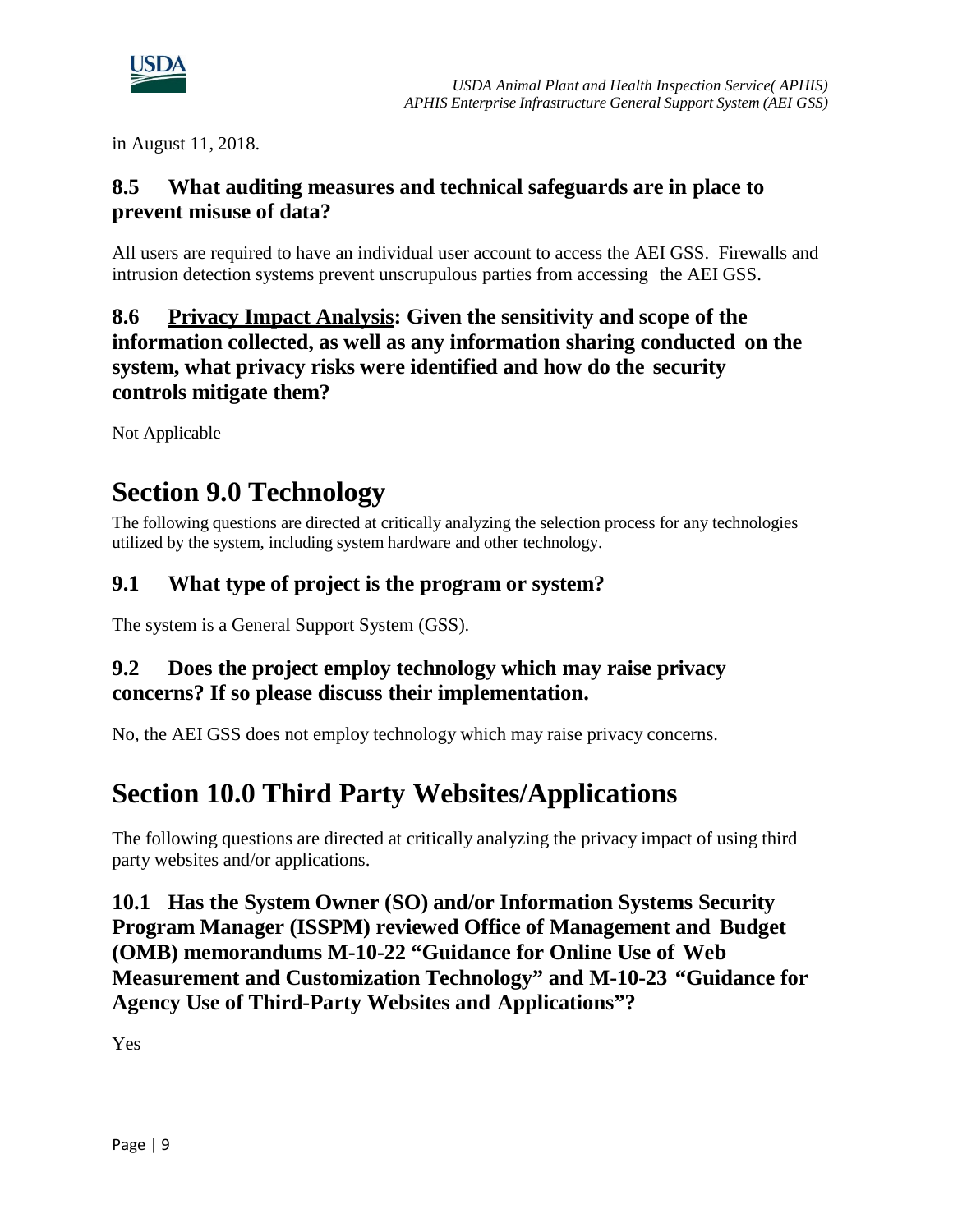

# **10.2 What is the specific purpose of the agency's use of 3rd party websites and/or applications?**

Not Applicable

**10.3 What personally identifiable information (PII) will become available through the agency's use of 3rd party websites and/or applications.**

Not Applicable

**10.4 How will the PII that becomes available through the agency's use of 3rd party websites and/or applications be used?**

Not Applicable

**10.5 How will the PII that becomes available through the agency's use of 3rd party websites and/or applications be maintained and secured?**

Not Applicable

**10.6 Is the PII that becomes available through the agency's use of 3rd party websites and/or applications purged periodically?**

Not Applicable

**10.7 Who will have access to PII that becomes available through the agency's use of 3rd party websites and/or applications?**

Not Applicable

**10.8 With whom will the PII that becomes available through the agency's use of 3rd party websites and/or applications be shared - either internally or externally?**

Not Applicable

**10.9 Will the activities involving the PII that becomes available through the agency's use of 3rd party websites and/or applications require either the creation or modification of a system of records notice (SORN)?**

Not Applicable

**10.10 Does the system use web measurement and customization technology?**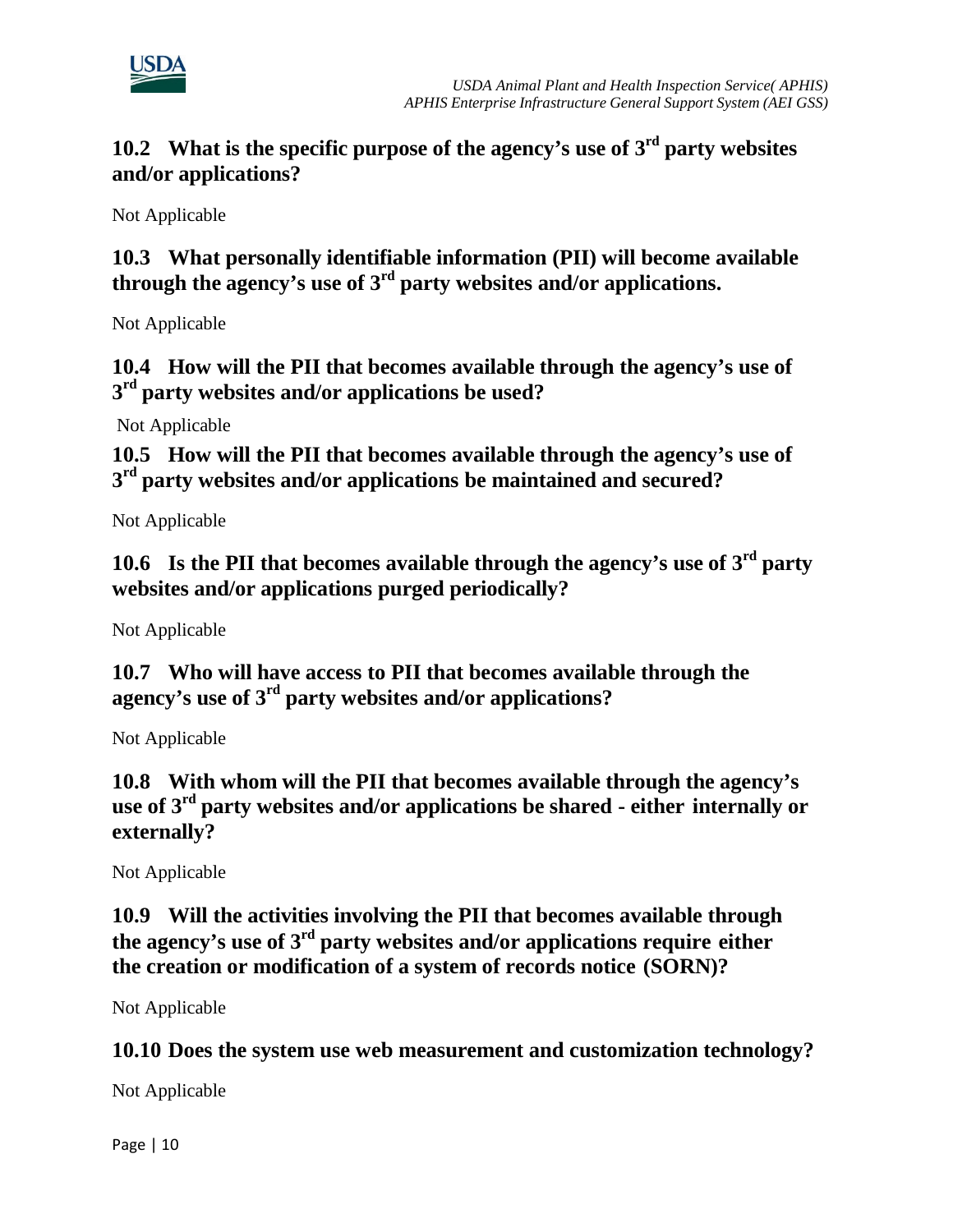

## **10.11 Does the system allow users to either decline to opt-in or decide to opt-out of all uses of web measurement and customization technology?**

Not Applicable

**10.12 Privacy Impact Analysis: Given the amount and type of PII that becomes available through the agency's use of 3rd party websites and/or, applications, discuss the privacy risks identified and how they were mitigated**